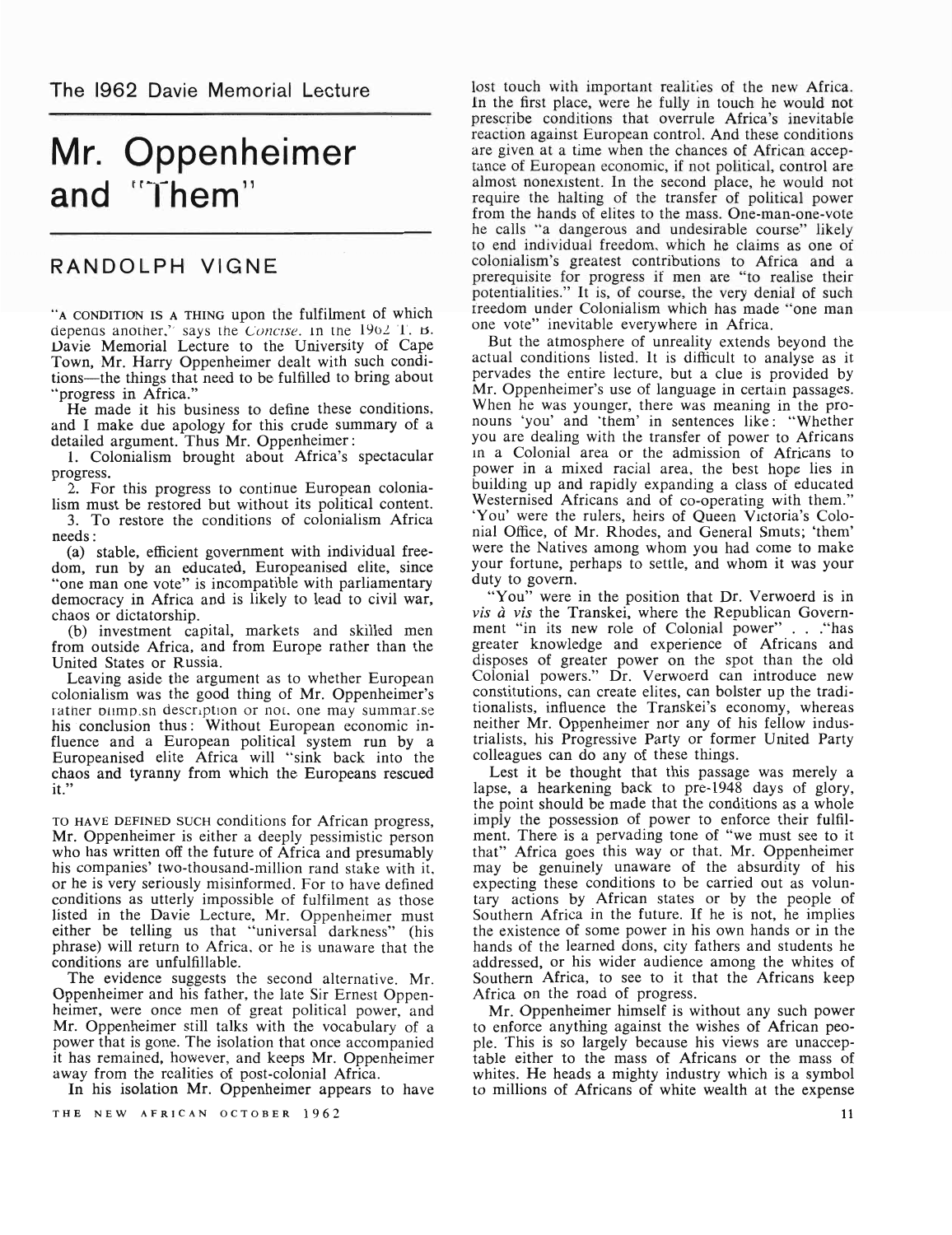of African toil. His public image, reinforced by this Davie lecture, links him with Welensky, Salazar and, yes, Verwoerd in African minds. Perhaps African anti· pathy to him is simply a response to his own consistent attitude to the people of this continent, and hence to the majority of his fellow countrymen in South Africa, with whose feelings and aspirations by no gesture or word does he ever identity himself. Here once again, in comparing Dr. Verwoerd's Transkei colony-to-be with Europe's <sub>1</sub>ormer African colonies, he says, with ominous inevitability, "It will be interesting to see if we in South Atrica can do better."

As for the whites of Southern Africa, the huge majority do not believe in his ability to protect them from pnysical danger or economic loss should his Progressive Party policies be put to the test. They simply do not share his views and therefore will never attempt to enforce conditions involving risks to their own security.

THERE IS, NEVERTHELESS, a clear indication in one passage that Mr. Oppenheimer is aware, if only momentarily, of the antipathy felt towards his views, and the improbability of tneir ever being of real influence. Thus, when making the concrete proposal of "limiting the vote to people . . . sufficiently educated and sophisticated to work a parliamentary system" he concedes, indirectly, that *it* may be "unacceptable to Africans and therefore bound to fail."

It may be unacceptable, note, Mr. Oppenheimer does not accept that it *will* be unacceptable—after all, he says plaintively, "it has never been seriously tried."

He makes no concessions to sentiment, except in defence of white attitudes here and there, and he makes no gesture towards modern African ideals of nonracialism, panAfricanism or nonalignment. He seems quite unaware of the modern African ethos, with its memories of -- I mention these at random-the slave trade, Congo "red rubber," genocide against the Herero, the rape of Matabeleland, betrayal by the Act of Union, or four centuries of Portuguese rule. And the Colour Bar, that universal experience of African people in contact with Europeans, was, in Mr. Oppenheimer's view "for many years not in serious conflict with African aspirations and capabilities." Has he no inkling of the depth of anti-white, anti-European feeling that Colonialism and the Colour Bar (nowhere more strictly enforced than in his own industry), have created among the African people?

As for the work of scholars and thinkers in seeking an understanding of the nonmechanical contribution African characteristics may make towards the sick materialism of Western Civilisation-why, Mr. Oppenheimer does not even know of its existence.

Instead his argument is all the tough talk of big business. Africa wants and can give much more than that, and any discussion of conditions that ignores the true springs of African nationalism, for want of a better phrase, contributes as little towards finding the way of African progress as does the prescribing of a course one lacks the power to see carried out.

MR. OPPENHEIMER MUST LEARN that the road pointing to European "neocolonialism" is the wrong one, and the traveller who urges it on others will be rightly discredited. The road laid out and paved by white men who see their role as one of "dealing with" Africans and "building up" classes of educated Africans for their own ends, is going to be by-passed by leaders of African opinion, who will rather travel a rougher route than accept Mr. Oppenheimer's patronage.

He must learn that if "one man one vote" is in fact incompatible with a two-or-more-party system in African states, and would require the whites to "hand over unconditionally" to the Africans in Southern Africa, the best course is to prepare for such eventualities. If, as he must know, there is not the will for

### Mbari Publications

IBADAN NIGERIA

| $UCHE$ OKEKE-Drawings | 50c |
|-----------------------|-----|
|-----------------------|-----|

- J. P. CLARK—Song of the Goat<br>
—a verse tragedy 50c
- LEON DAMAS—African Songs of love, war, grief<br>and abuse 50c

Prices are for South Africa. Add 5 cents per copy for postage and packing.

*Sole Agents for South Africa*

INSIGHT PUBLICATIONS (PTY) LTD P.o. BOX 2068 CAPE TOWN

# Africa Diary

WEEKLY RECORD OF EVENTS IN AFRICA

*Published by Africa Publications (India)*

A IRMAIL, WITH BINDER PER YEAR R20 (£10)

*from* South *African Agents*

INSIGHT PUBLICATIONS (PTY) LTD P.D. BOR 2068 CAPE TOWN

## THE NEW AFRICAN

*The Radical Review*

(1) World Surface Mail: 1 year *R2/£1/\$2.80;* 6 months RII 108/\$1.40; Renewal: 1 year R1.80/18s/S2.S0; 6 months to change.

(2) Students in Southern Africa: One year R1.50/1Ss.

(3) Airmail: 1 year, USA \$6/UK 30s.

Other rates on application.

## THE NEW AFRICAN

P.O. BOX 2068 CAPE TOWN